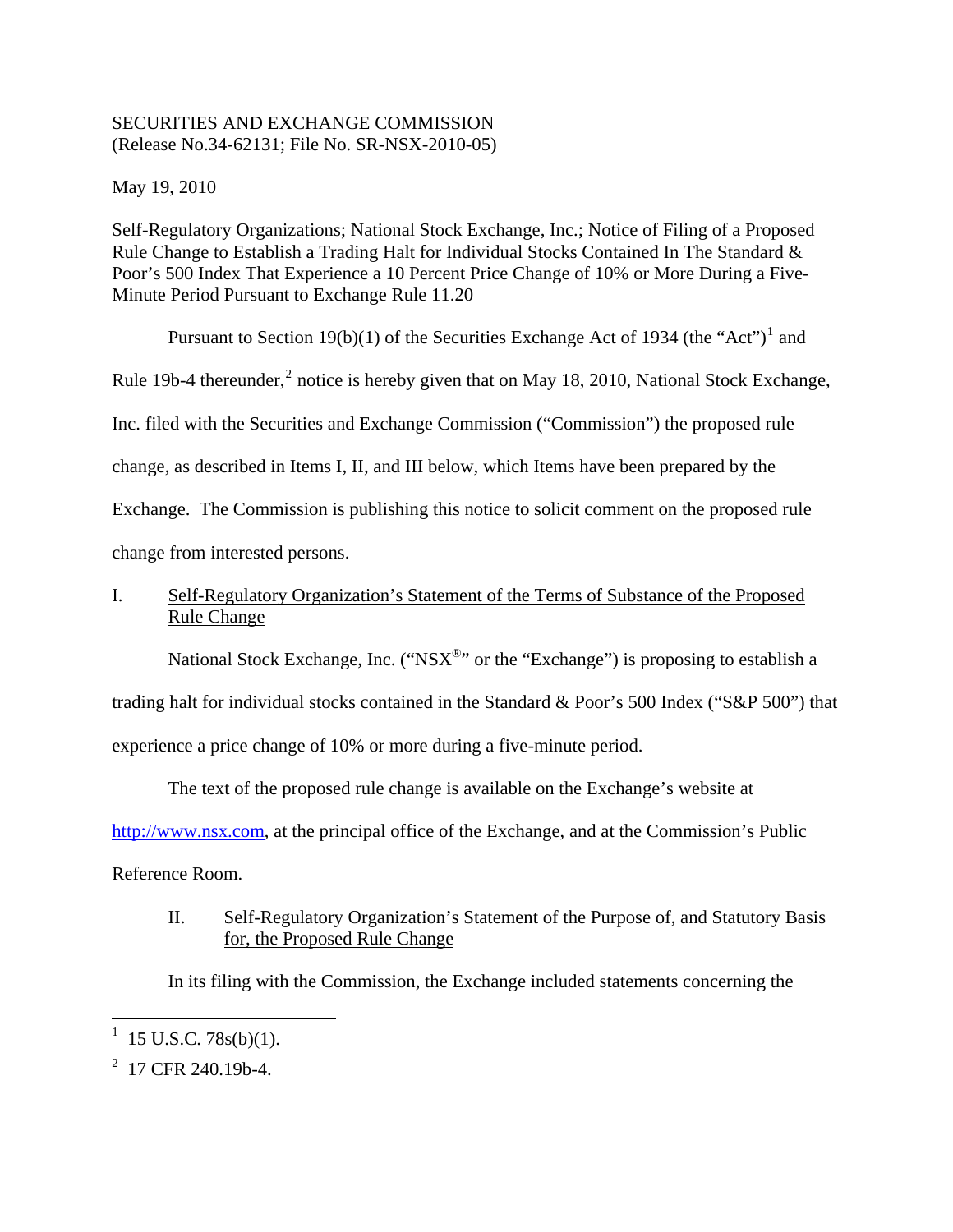purpose of and basis for the proposed rule change and discussed any comments it received on the proposed rule change. The text of these statements may be examined at the places specified in Item IV below. The Exchange has prepared summaries, set forth in sections A, B, and C below, of the most significant parts of such statements.

### A. Self-Regulatory Organization's Statement of the Purpose of, and Statutory Basis for, the Proposed Rule Change

### Purpose

 The Exchange proposes to add NSX Rule 11.20B to provide for a trading pause for individual securities for which the Exchange is the primary listing market if the price of such security moves 10% or more from a sale in a preceding five-minute period. The Exchange is proposing this rule addition in consultation with other listing markets and staff of the Securities and Exchange Commission to provide for uniform market-wide trading pause standards for individual securities in the S&P  $500^{\circ}$  Index (for which the Exchange is the primary listing market) that experience rapid price movement, as set forth below ("Circuit Breaker Securities"). Consistent with the other markets, the Exchange is proposing that this rule be implemented as a six-month pilot so that all of the markets may assess the effect of this rule proposal on the national market system.

 As proposed, Rule 11.20B would enable the Exchange to pause trading in an individual security that is primary listed [sic] on the Exchange (a "Listed Circuit Breaker Security") if the price moves by 10% as compared to prices of that security in the preceding five-minute period during a trading day, which period is defined as a "Trading Pause." To enable the market to absorb the opening price of a security and to participate in the close, as proposed, the proposed rule would be in effect from 9:45 a.m. to 3:35 p.m., Eastern time (all times referenced in the Rule have now been converted to reflect Eastern time).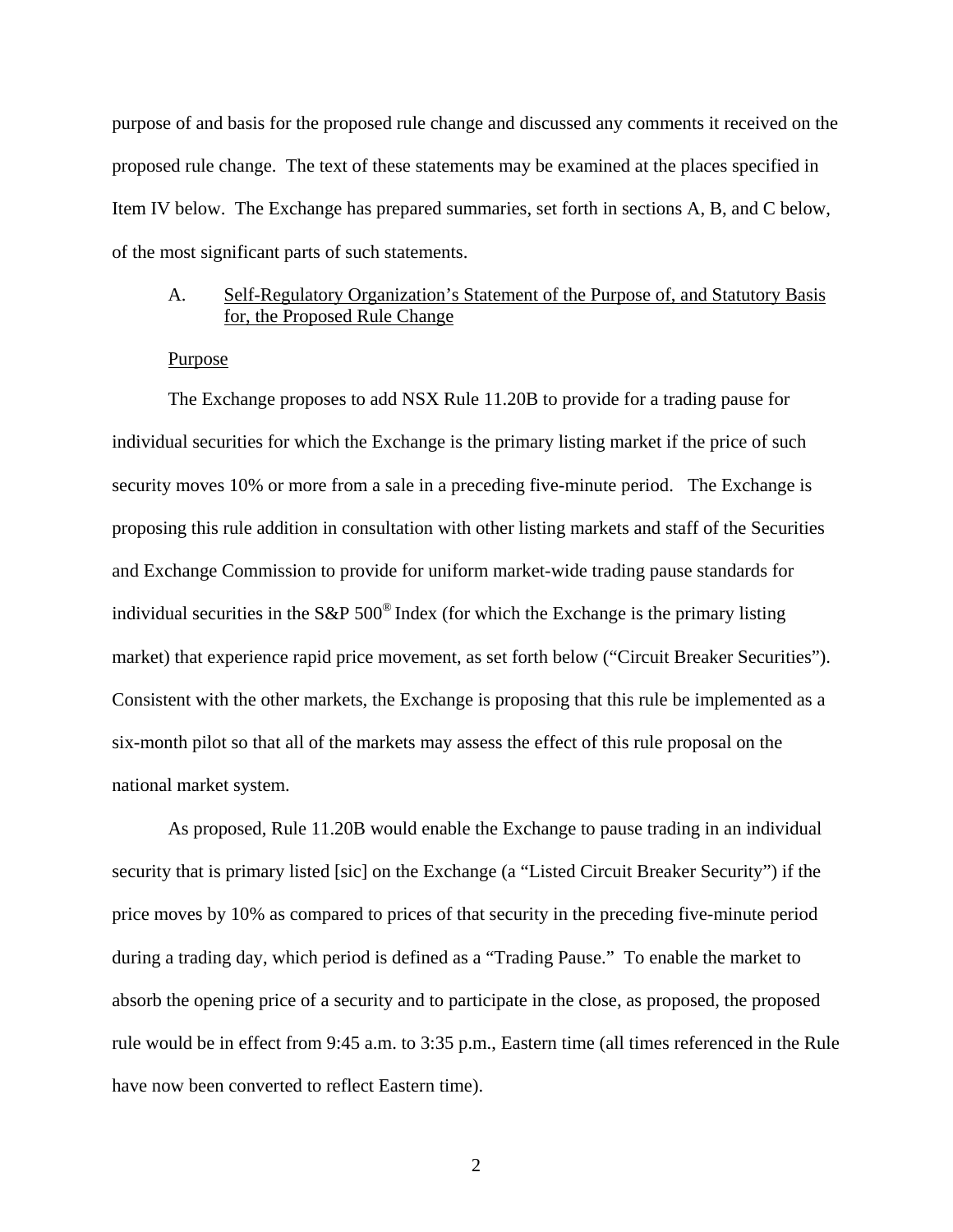Proposed Rule 11.20B(b) sets forth the re-opening procedures of a Listed Circuit Breaker Security following a Trading Pause. As proposed, the Exchange will re-open trading in the Listed Circuit Breaker Security at the end of the Trading Pause subject to Exchange procedures. As proposed, in the event of a significant imbalance, the Exchange may delay the re-opening of the security past the five-minute Trading Pause period. The Exchange will notify other markets if it cannot reopen because of system changes, thereby enabling other market to resume trading even if the primary listing market has not re-opened.

 The 10% or more move in price will be calculated by comparing the last consolidated sale price of a Listed Circuit Breaker Security ("Trigger Trade") to a reference price every second. For purposes of this calculation, the reference price shall be any transaction in that security printed to the Consolidated Tape during a five-minute period before the Trigger Trade. Because the calculation period begins at 9:45 a.m., trades occurring after 9:45 a.m. may be a Trigger Trade, however, the reference price(s) for such Trigger Trades will begin at 9:45 a.m. In such case, in the first five minutes of the calculation period, the reference prices for a Trigger Trade will not be based on five minutes of trading in that security. For example, a trade at 9:45:05 will be compared only to trades between 9:45:00 and 9:45:05. The last potential Trigger Trade will be at 3:35 p.m., so that such Trading Pause will end at 3:40 p.m.

 As proposed, only regular way, in-sequence transactions qualify as either a Trigger Trade or a reference price. To ensure that erroneous executions do not trigger a Trading Pause, the Exchange also proposes that it can exclude a transaction price from use as a reference price or Trigger Trade if it concludes that the transaction price resulted from an erroneous trade.

3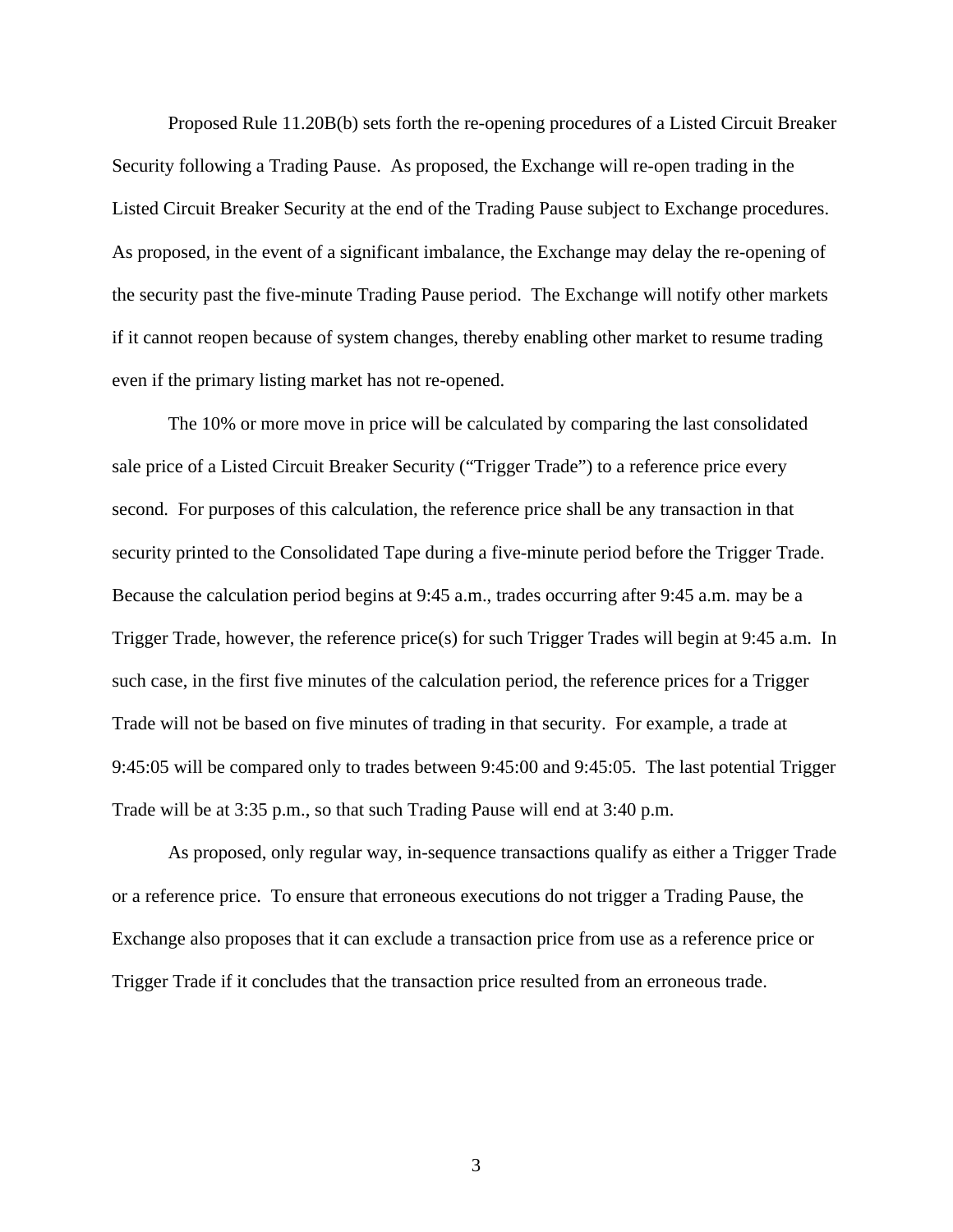The proposed rule further provides that if a Trading Pause is triggered for a Listed Circuit Breaker Security, the Exchange will immediately notify the single plan processor responsible for consolidation of information for the security.

 In addition, proposed Rule 11.20B(f) would allow the Exchange to pause trading in an individual security when the primary listing market for such security issues a trading pause in any Circuit Breaker Security. If, however, trading has not resumed on the primary listing market and ten minutes have passed since the individual security trading pause message has been received from the responsible single plan processor, the Exchange may resume trading in such security.

 The proposed rule would apply to trading pauses issued by primary listing markets in "Circuit Breaker Securities", as defined in proposed Commentary .05. Specifically, on a pilot basis, set to end on December 10, 2010, Circuit Breaker Securities would mean the securities included in the S&P 500® Index. Thus, proposed Rule 11.20B would be in effect only with respect to securities in the S&P  $500^{\circ}$  Index.

 In addition to proposing the addition of new Rule 11.20B, the text of the prior Rule 11.20 would be reformatted to make clear that newly formatted Rule 11.20A applies to market-wide halts whereas proposed new Rule 11.20B applies to individual security pauses. The time periods specified in Rule 11.20A are also revised to make Eastern time the uniform time zone referenced in the rule. Further, the text of Rule 11.20A(d) is proposed to be moved to a new Rule 11.20C to make clear that the NSX book is cleared of all outstanding orders in the context of both individual security pauses and market-wide halts. Similarly, the commentary to Rule 11.20 is proposed to be edited in conformity with the edits proposed elsewhere in the rule. As proposed, nothing in the rule would be construed to affect or limit in any way the ability of the Exchange to

4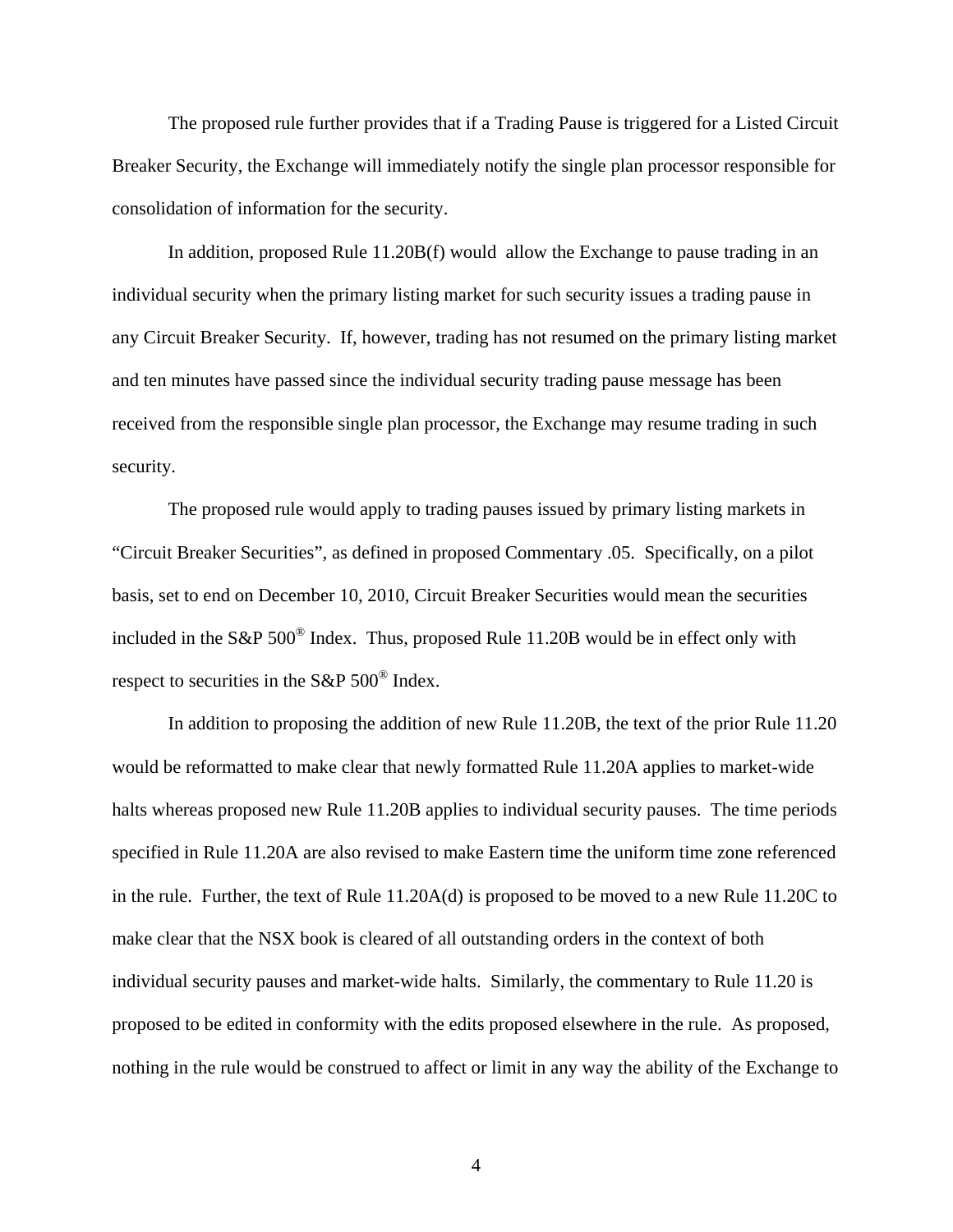halt or suspend trading n [sic] one or more securities pursuant to any other Exchange rule or policy.

### Statutory Basis

The statutory basis for the proposed rule change is Section  $6(b)(5)$  of the Act,<sup>[3](#page-4-0)</sup> which requires the rules of an exchange to promote just and equitable principles of trade, to remove impediments to and perfect the mechanism of a free and open market and a national market system and, in general, to protect investors and the public interest. The proposed rule change also is designed to support the principles of Section  $11A(a)(1)^4$  $11A(a)(1)^4$  of the Act in that it seeks to assure fair competition among brokers and dealers and among exchange markets. The Exchange believes that the proposed rule meets these requirements in that it promotes transparency and uniformity across markets concerning decisions to pause trading in a security when there are significant price movements.

# B. Self-Regulatory Organization's Statement on Burden on Competition

The Exchange does not believe that the proposed rule change will impose any burden on competition that is not necessary or appropriate in furtherance of the purposes of the Exchange Act.

## C. Self-Regulatory Organization's Statement on Comments on the Proposed Rule Change Received from Members, Participants or Others

The Exchange has neither solicited nor received written comments on the proposed rule change.

## III. Date of Effectiveness of the Proposed Rule Change and Timing for Commission Action

1

<span id="page-4-0"></span><sup>3</sup> 15 U.S.C. 78f(b)(5).

<span id="page-4-1"></span> $4$  15 U.S.C. 78k-1(a)(1).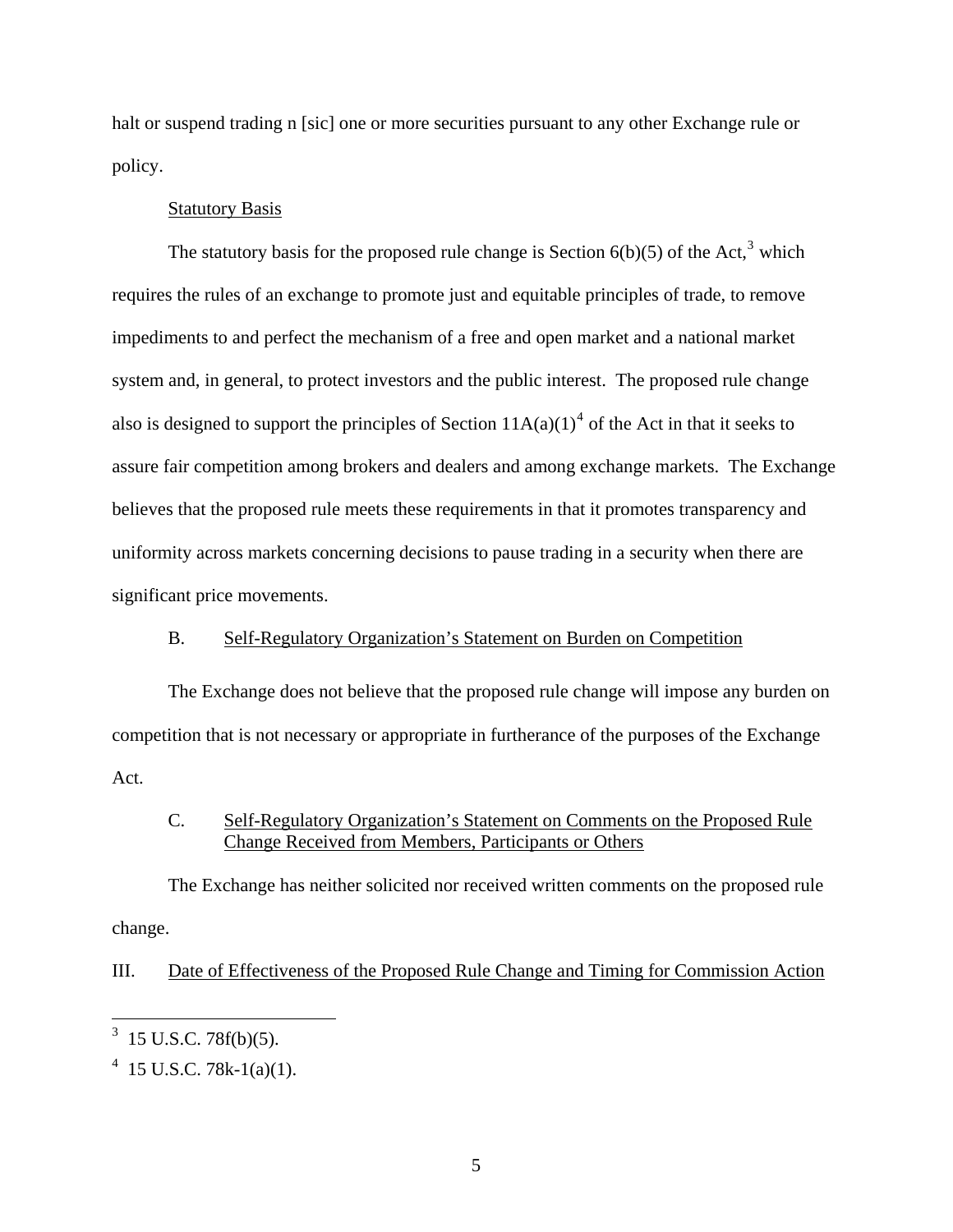Within 35 days of the date of publication of this notice in the Federal Register or within such longer period (i) as the Commission may designate up to 90 days of such date if it finds such longer period to be appropriate and publishes its reasons for so finding or (ii) as to which the self-regulatory organization consents, the Commission will:

A. by order approve such proposed rule change, or

B. institute proceedings to determine whether the proposed rule change should be disapproved.[5](#page-5-0) 

### IV. Solicitation of Comments

 Interested persons are invited to submit written data, views, and arguments concerning the foregoing, including whether the proposed rule change is consistent with the Act. Comments may be submitted by any of the following methods:

### Electronic Comments

- Use the Commission's Internet comment form (http://www.sec.gov/rules/sro.shtml); or
- Send an e-mail to rule-comments@sec.gov. Please include File Number SR-NSX-2010-05 on the subject line.

#### Paper Comments

• Send paper comments in triplicate to Elizabeth M. Murphy, Secretary, Securities and Exchange Commission, 100 F Street, NE, Washington, D.C. 20549-9303.

 All submissions should refer to File No. SR-NSX-2010-05. This file number should be included in the subject line if e-mail is used. To help the Commission process and review comments more efficiently, please use only one method. The Commission will post all comments on the Commission's Internet Web site (http://www.sec.gov/rules/sro.shtml). Copies  $\overline{a}$ 

<span id="page-5-0"></span>5 The Commission notes that the exchange has requested accelerated approval of the filing.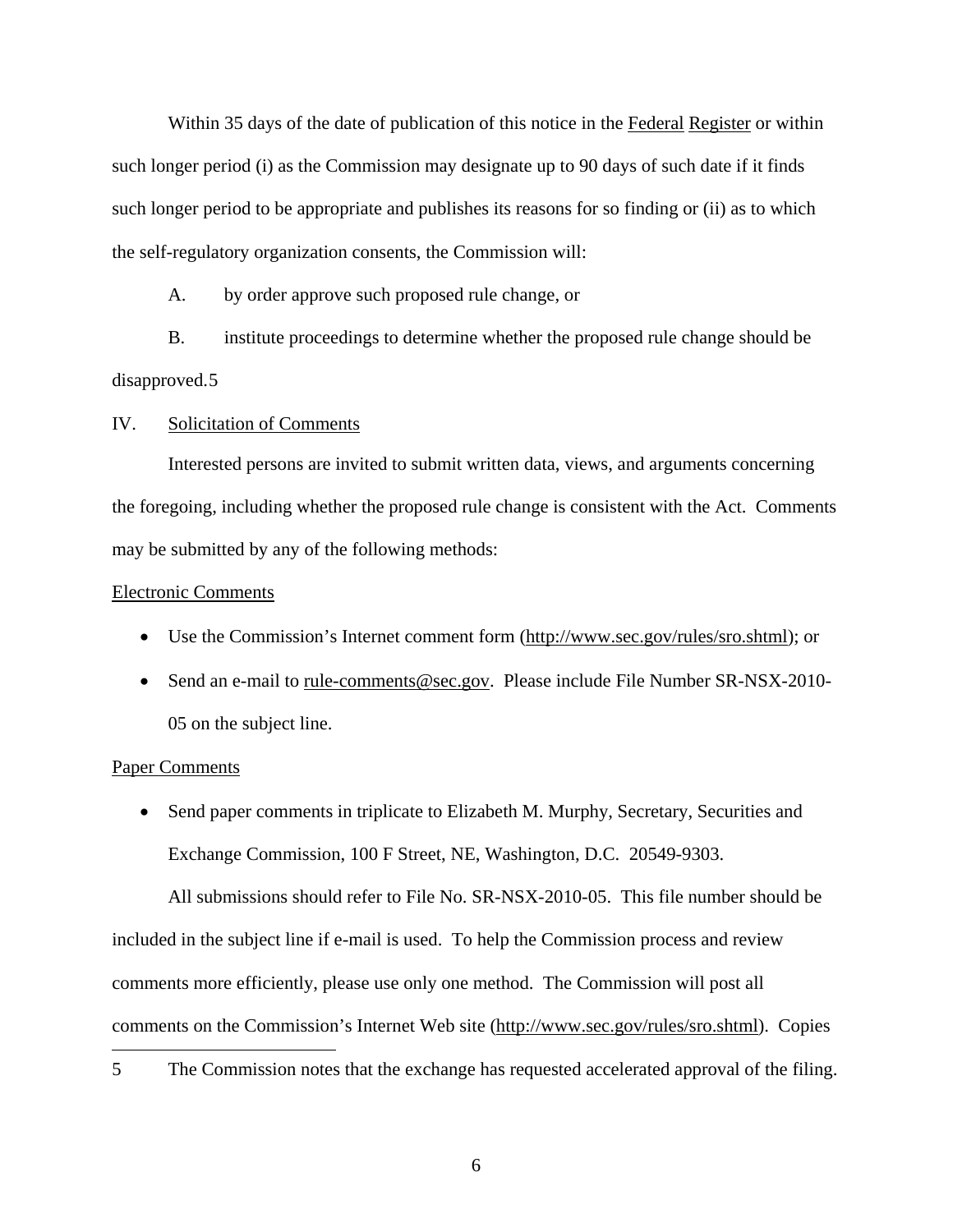of the submission, all subsequent amendments, all written statements with respect to the proposed rule change that are filed with the Commission, and all written communications relating to the proposed rule change between the Commission and any person, other than those that may be withheld from the public in accordance with the provisions of 5 U.S.C. 552, will be available for Web site viewing and printing in the Commission's Public Reference Section, 100 F Street, NE, Washington, DC 20549. Copies of such filings will also be available for inspection and copying at the principal office of the Exchange. All comments received will be posted without change; the Commission does not edit personal identifying information from submissions. You should submit only information that you wish to make available publicly. All